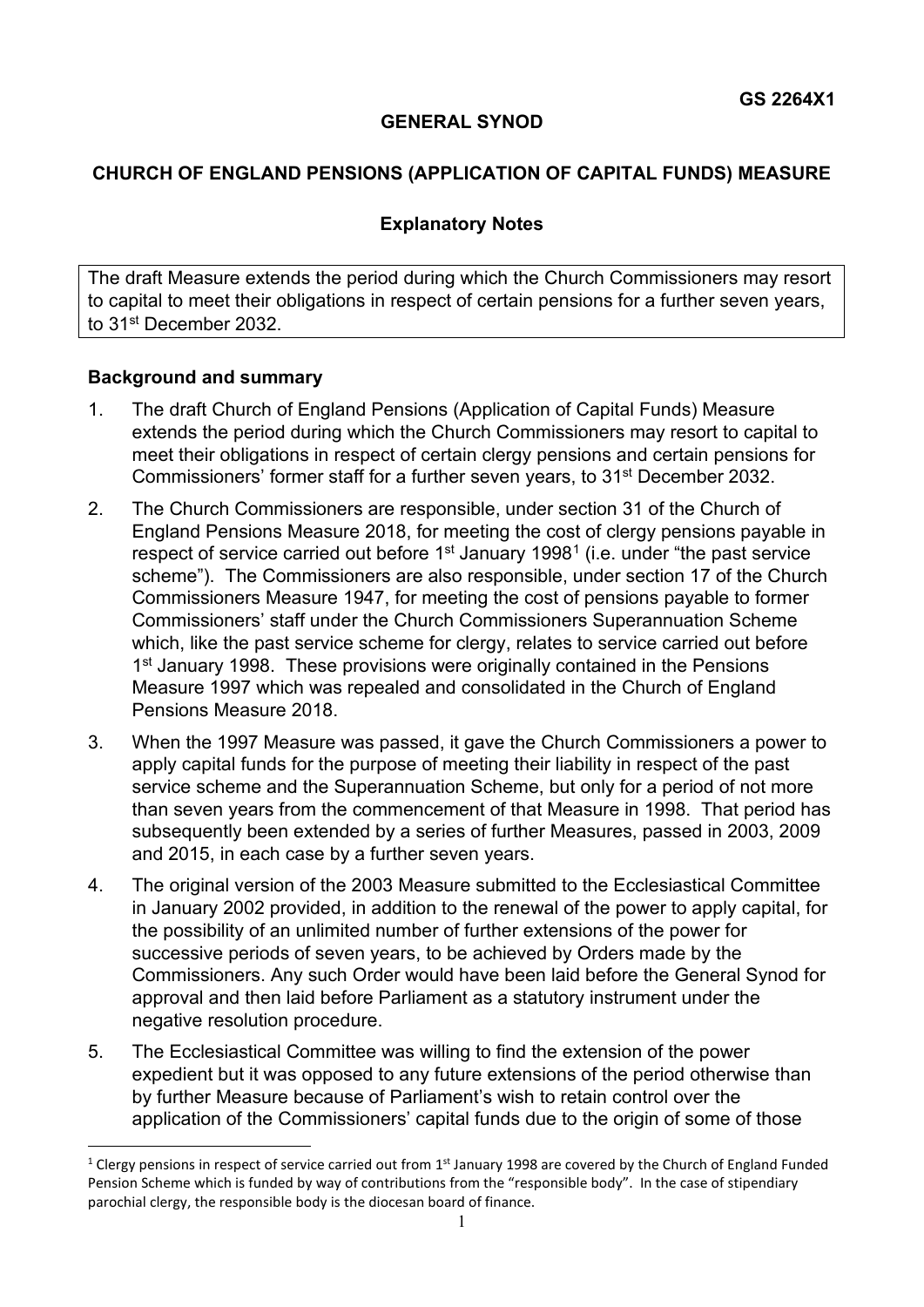funds. The original version of the 2003 Measure was therefore withdrawn in the light of the Ecclesiastical Committee's expressed concern and taken back to the General Synod with the relevant provisions removed. The 2003 Measure was then brought back to the Ecclesiastical Committee in July 2002, on which occasion it found the Measure to be expedient.<sup>[2](#page-1-0)</sup>

- 6. In the light of the view expressed by the Ecclesiastical Committee in 2002, all subsequent extensions of the power to resort to capital have been made by specific Measures extending the power by seven years at a time. The same approach is adopted with the current draft Measure.
- 7. The annex to these Notes shows the text of enactments as proposed to be amended by the provisions of the draft Measure.

## **Procedural stages**

- 8. Standing Order 48(1) provides for Measures and Canons to be considered by the General Synod on the following successive stages:
	- **First Consideration (see SOs 51 and 52)**
	- Revision Committee (see SOs 54 to 57)
	- Revision (see SOs 53 and 58 to 60)
	- Final Drafting (see SO 61)
	- Final Approval (see SO 64).
- 9. The draft Measure is being considered by the General Synod at the July 2022 group of sessions on the **First Consideration Stage**.
- 10. The next stage will be the Revision Committee Stage. Members who wish to send proposals for amendment for consideration by the Revision Committee must do so in writing to [revisioncommittee@churchofengland.org](mailto:revisioncommittee@churchofengland.org) not later than 5.30 p.m. on Friday 9th September 2022.
- 11. The Measure is expected to return to the Synod for the Revision Stage in February 2023, with the Final Drafting and Final Approval Stages being taken in July 2023.

## **Notes on clauses**

# *Clause 1 Extensions of period of capital payments*

- 12. Clause 1(1) amends section 31 of the Church of England Pensions Measure 2018 so that the period during which the Church Commissioners may apply capital funds to meeting the cost of pensions under the past service scheme expires on 31 December 2032 instead of on 31<sup>st</sup> December 2025.
- 13. Clause 1(2) makes an equivalent amendment to section 17 of the Church Commissioners Measure 1947 in respect of pensions payable under the Church Commissioners Superannuation Scheme, so far as attributable to service prior to 1st January 1998.

<span id="page-1-0"></span><sup>&</sup>lt;sup>2</sup> Comments and Explanations annexed to the 226<sup>th</sup> Report of the Ecclesiastical Committee, page 6, paragraph 5; available a[t https://publications.parliament.uk/pa/jt200809/jtselect/jtecc/36ii/9780104014394.pdf.](https://publications.parliament.uk/pa/jt200809/jtselect/jtecc/36ii/9780104014394.pdf)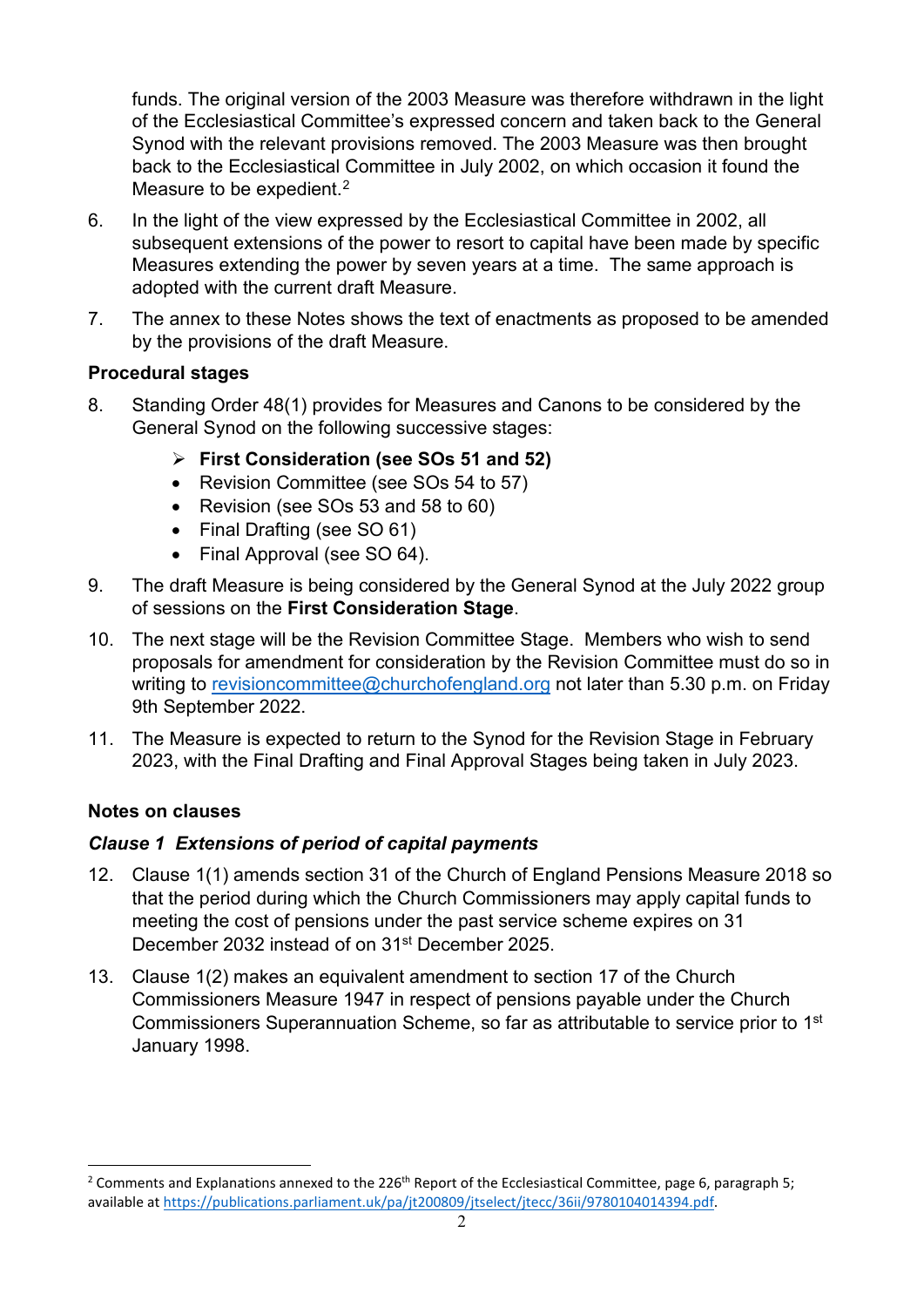# *Clause 2 Short title, commencement, extent and application*

44. Clause 17 provides for the citation of the Measure, its commencement, its territorial extent and its application.

The Legal Office Church House, Westminster

June 2022